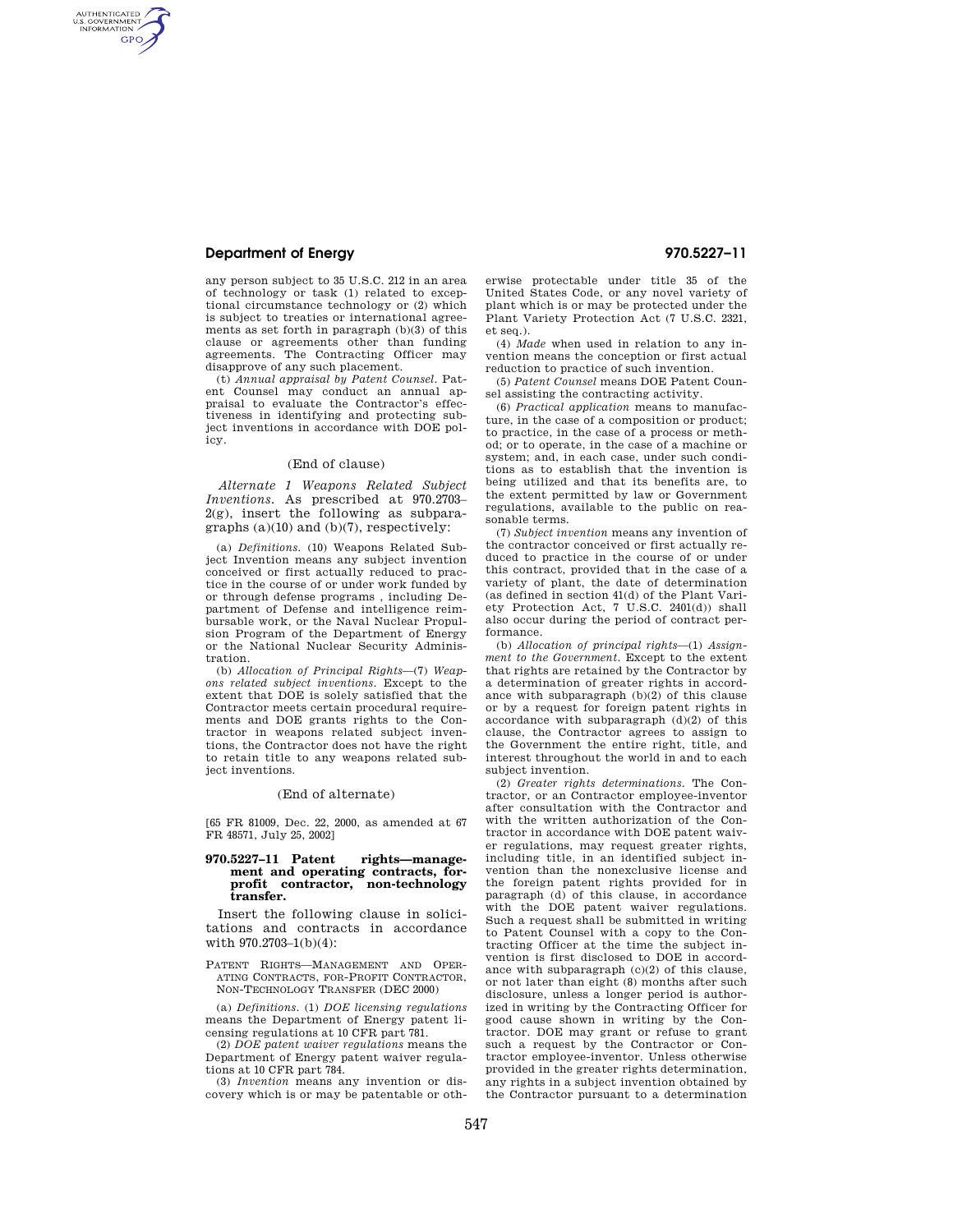of greater rights are subject to a nonexclusive, nontransferable, irrevocable, paid-up license to the Government to practice or have practiced the subject invention throughout the world by or on behalf of the Government of the United States (including any Government agency), and to any reservations and conditions deemed appropriate by the Secretary of Energy or designee.

(c) *Subject invention disclosures*—(1) *Contractor procedures for reporting subject inventions to Contractor personnel.* Subject inventions shall be reported to Contractor personnel responsible for patent matters within six (6) months of conception and/or first actual reduction to practice, whichever occurs first in the performance of work under this contract. Accordingly, the Contractor shall establish and maintain effective procedures for ensuring such prompt identification and timely disclosure of subject inventions to Contractor personnel responsible for patent matters, and the procedures shall include the maintenance of laboratory notebooks, or equivalent records, and other records that are reasonably necessary to document the conception and/or the first actual reduction to practice of subject inventions, and the maintenance of records demonstrating compliance with such procedures. The Contractor shall submit a written description of such procedures to the Contracting Officer, upon request, for evaluation of the effectiveness of such procedures by the Contracting Officer.

(2) *Subject invention disclosure.* The Contractor shall disclose each subject invention to Patent Counsel with a copy to the Contracting Officer within two (2) months after the subject invention is reported to Contractor personnel responsible for patent matters, in accordance with subparagraph (c)(1) of this clause, or, if earlier, within six (6) months after the Contractor has knowledge of the subject invention, but in any event before any on sale, public use, or publication of the subject invention. The disclosure to DOE shall be in the form of a written report and shall include:

(i) The contract number under which the subject invention was made;

(ii) The inventor(s) of the subject invention;

(iii) A description of the subject invention in sufficient technical detail to convey a clear understanding of the nature, purpose and operation of the subject invention, and of the physical, chemical, biological or electrical characteristics of the subject invention, to the extent known by the Contractor at the time of the disclosure;

(iv) The date and identification of any publication, on sale or public use of the invention;

(v) The date and identification of any submissions for publication of any manuscripts describing the invention, and a statement of

# **970.5227–11 48 CFR Ch. 9 (10–1–10 Edition)**

whether the manuscript is accepted for publication, to the extent known by the Contractor at the time of the disclosure;

(vi) A statement indicating whether the subject invention concerns exceptional circumstances pursuant to 35 U.S.C. 202(ii), related to national security, or subject to a treaty or an international agreement, to the extent known or believed by Contractor at the time of the disclosure;

(vii) All sources of funding by Budget and Resources (B&R) code; and

(viii) The identification of any agreement relating to the subject invention, including Cooperative Research and Development Agreements and Work-for-Others agreements. Unless the Contractor contends otherwise in writing at the time the invention is disclosed, inventions disclosed to DOE under this paragraph are deemed made in the manner specified in Sections (a)(1) and (a)(2) of 42  $U.S. \tilde{C}$  5908.

(3) *Publication after disclosure.* After disclosure of the subject invention to the DOE, the Contractor shall promptly notify Patent Counsel of the acceptance for publication of any manuscript describing the subject invention or of any expected or on sale or public use of the subject invention, known by the Contractor.

(4) *Contractor employee agreements.* The Contractor agrees to require, by written agreement, its employees, other than clerical and nontechnical employees, to disclose promptly in writing to Contractor personnel identified as responsible for the administration of patent matters and in a format suggested by the Contractor, each subject invention made under this contract, and to execute all papers necessary to file patent applications claiming subject inventions or to establish the Government's rights in the subject inventions. This disclosure format shall at a minimum include the information required by subparagraph (c)(2) of this clause. The Contractor shall instruct such employees, through employee agreements or other suitable educational programs, on the importance of reporting inventions in sufficient time to permit the filing of patent applications prior to U.S. or foreign statutory bars.

(5) *Contractor procedures for reporting subject inventions to DOE.* The Contractor agrees to establish and maintain effective procedures for ensuring the prompt identification and timely disclosure of subject inventions to DOE. The Contractor shall submit a written description of such procedures to the Contracting Officer, upon request, for evaluation of the effectiveness of such procedures by the Contracting Officer.

(6) *Duplication and disclosure of documents.*  The Government may duplicate and disclose subject invention disclosures and all other reports and papers furnished or required to be furnished pursuant to this clause; provided, however, that any such duplication or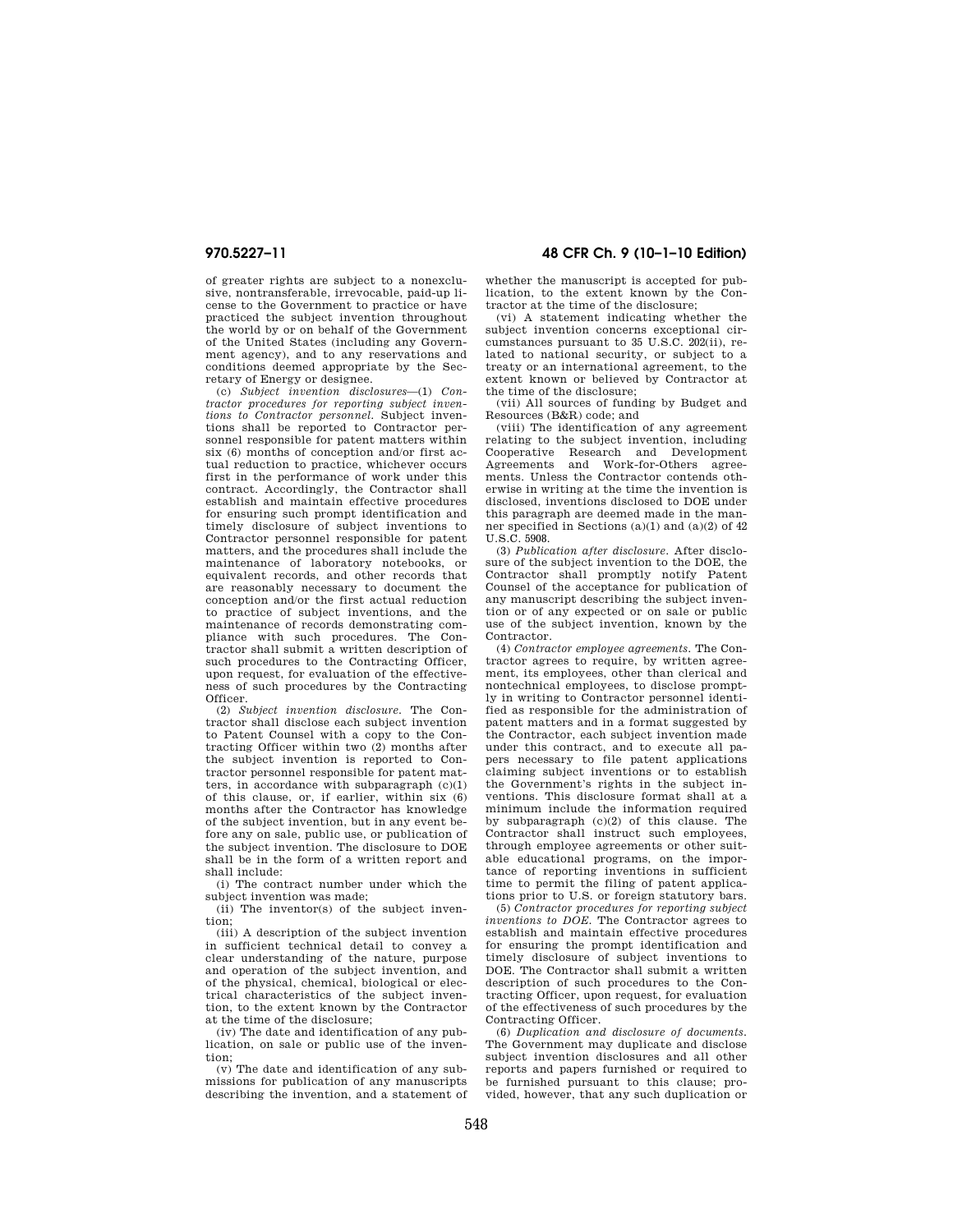## **Department of Energy 970.5227–11**

disclosure by the Government is subject to 35 U.S.C. 205 and 37 CFR 401.13.

(d) *Minimum rights of the Contractor.* (1) Contractor License. (i) *Request for a Contractor license.* Except for subject inventions that the Contractor fails to disclose within the time periods specified at subparagraph (c)(2) of this clause, the Contractor may request a revocable, nonexclusive, royalty-free license in each patent application filed in any country claiming a subject invention and any resulting patent in which the Government obtains title, and DOE may grant or refuse to grant such a request by the Contractor. If DOE grants the Contractor's request for a license, the Contractor's license extends to its domestic subsidiaries and affiliates, if any, within the corporate structure of which the Contractor is a party and includes the right to grant sublicenses of the same scope to the extent the Contractor was legally obligated to do so at the time the contract was awarded.

(ii) *Transfer of a Contractor license.* DOE shall approve any transfer of the Contractor's license in a subject invention, and DOE may determine the Contractor's license is non-transferrable, on a case-by-case basis.

(iii) *Revocation or modification of a Contractor license.* DOE may revoke or modify the Contractor's domestic license to the extent necessary to achieve expeditious practical application of the subject invention pursuant to an application for an exclusive license submitted in accordance with applicable provisions in 37 CFR Part 404 and DOE licensing regulations. DOE may not revoke the Contractor's domestic license in that field of use or the geographical areas in which the Contractor, its licensee, or its domestic subsidiaries or affiliates achieved practical applications and continues to make the benefits of the invention reasonably accessible to the public. DOE may revoke or modify the Contractor's license in any foreign country to the extent the Contractor, its licensees, or its domestic subsidiaries or affiliates failed to achieve practical application in that foreign country.

(iv) *Notice of revocation or modification of a Contractor license.* Before revocation or modification of the license, DOE shall furnish the Contractor a written notice of its intention to revoke or modify the license, and the Contractor shall be allowed thirty (30) days from the date of the notice (or such other time as may be authorized by DOE for good cause shown by the Contractor) to show cause why the license should not be revoked or modified. The Contractor has the right to appeal any decision concerning the revocation or modification of its license, in accordance with applicable regulations in 37 CFR Part 404 and DOE licensing regulations.

(2) *Contractor's right to request foreign patent rights.* If the Government has title to a subject invention and the Government decides against securing patent rights in a foreign country for the subject invention, the Contractor may request such foreign patent rights from DOE, and DOE may grant the Contractor's request, subject to a nonexclusive, nontransferable, irrevocable, paid-up license to the Government to practice or have practiced the subject invention in the foreign country, and any reservations and conditions deemed appropriate by the Secretary of Energy or designee. Such a request shall be submitted in writing to the Patent Counsel as part of the disclosure required by subparagraph (c)(2) of this clause, with a copy to the DOE Contracting Officer, unless a longer period is authorized in writing by the Contracting Officer for good cause shown in writing by the Contractor. DOE may grant or refuse to grant such a request, and may consider whether granting the Contractor's request best serves the interests of the United States.

(e) *Examination of records relating to inventions*—(1) *Contractor compliance.* Until the expiration of three (3) years after final payment under this contract, the Contracting Officer or any authorized representative may examine any books (including laboratory notebooks), records, and documents and other supporting data of the Contractor, which the Contracting Officer or authorized representative deems reasonably pertinent to the discovery or identification of subject inventions, or to determine Contractor (and inventor) compliance with the requirements of this clause, including proper identification and disclosure of subject inventions, and establishment and maintenance of invention disclosure procedures.

(2) *Unreported inventions.* If the Contracting Officer is aware of an invention that is not disclosed by the Contractor to DOE, and the Contracting Officer believes the unreported invention may be a subject invention, DOE may require the Contractor to submit to DOE a disclosure of the invention for a determination of ownership rights.

(3) *Confidentiality.* Any examination of records under this paragraph is subject to appropriate conditions to protect the confidentiality of the information involved.

(f) *Subcontracts*—(1) *Subcontractor subject inventions.* The Contractor shall not obtain rights in the subcontractor's subject inventions as part of the consideration for awarding a subcontract.

(2) *Inclusion of patent rights clause—nonprofit organization or small business firm subcontractors.* Unless otherwise authorized or directed by the Contracting Officer, the Contractor shall include the patent rights clause at 48 CFR 952.227–11, suitably modified to identify the parties in all subcontracts, at any tier, for experimental, developmental, demonstration or research work to be performed by a small business firm or domestic nonprofit organization, except subcontracts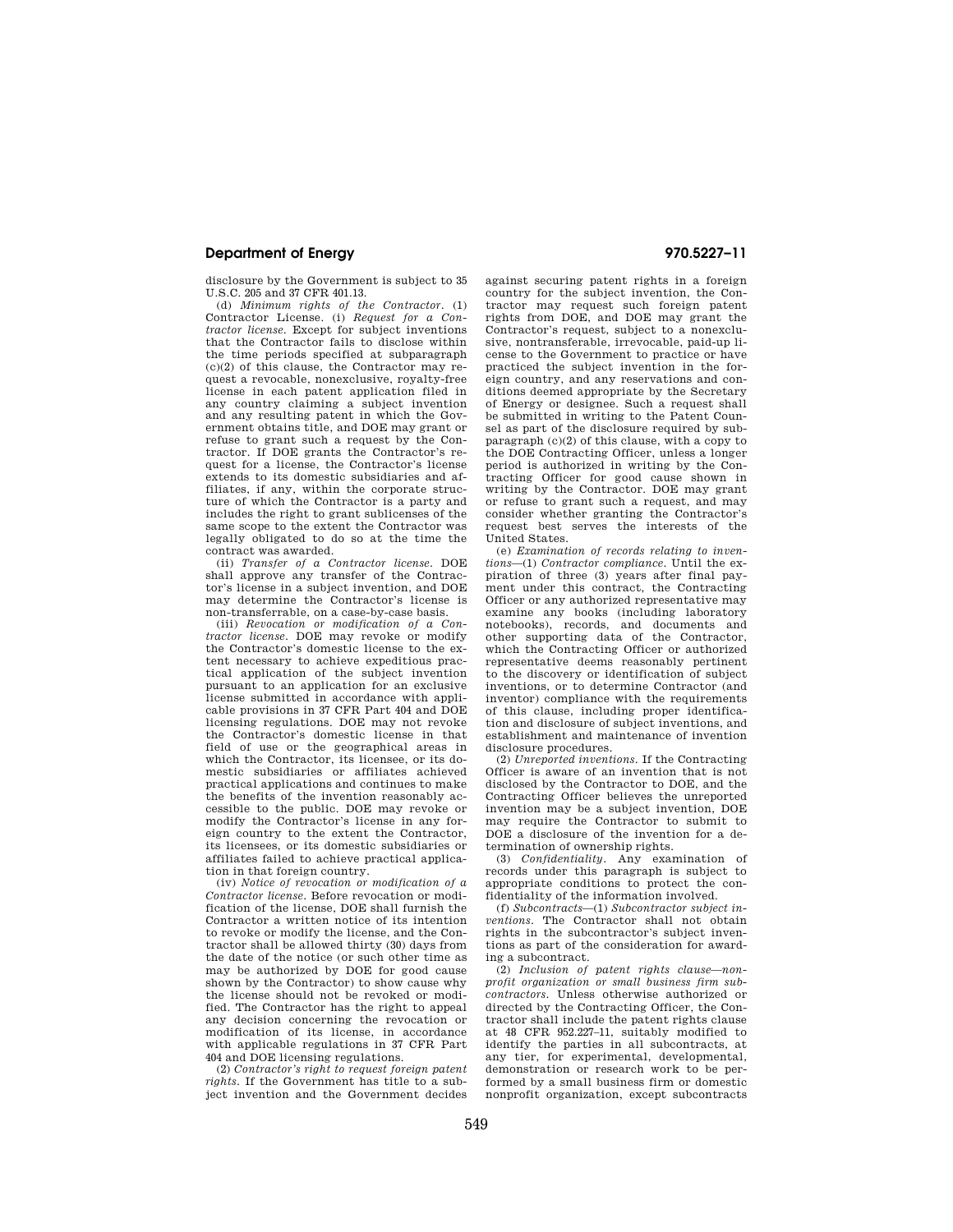which are subject to exceptional circumstances in accordance with 35 U.S.C. 202(a)(ii).

(3) *Inclusion of patent rights clause—subcontractors other than non-profit organizations and small business firms.* Except for the subcontracts described in subparagraph (f)(2) of this clause, the Contractor shall include the patent rights clause at 48 CFR 952.227–13, suitably modified to identify the parties, in any contract for experimental, developmental, demonstration or research work.

(4) *DOE and subcontractor contract.* With respect to subcontracts at any tier, DOE, the subcontractor, and the Contractor agree that the mutual obligations of the parties created by this clause constitute a contract between the subcontractor and DOE with respect to those matters covered by this clause.

(5) *Subcontractor refusal to accept terms of patent rights clause.* If a prospective subcontractor refuses to accept the terms of a patent rights clause, the Contractor shall promptly submit a written notice to the Contracting Officer stating the subcontractor's reasons for such a refusal, including any relevant information for expediting disposition of the matter, and the Contractor shall not proceed with the subcontract without the written authorization of the Contracting Officer.

(6) *Notification of award of subcontract.* Upon the award of any subcontract at any tier containing a patent rights clause, the Contractor shall promptly notify the Contracting Officer in writing and identify the subcontractor, the applicable patent rights clause, the work to be performed under the subcontract, and the dates of award and estimated completion. Upon request of the Contracting Officer, the Contractor shall furnish a copy of a subcontract.

(7) *Identification of subcontractor subject inventions.* If the Contractor in the performance of this contract becomes aware of a subject invention made under a subcontract, the Contractor shall promptly notify Patent Counsel and identify the subject invention, with a copy of the notification and identification to the Contracting Officer.

(g) *Atomic energy*—(1) *Pecuniary awards.* No claim for pecuniary award of compensation under the provisions of the Atomic Energy Act of 1954, as amended, may be asserted with respect to any invention or discovery made or conceived in the course of or under this contract.

(2) *Patent agreements.* Except as otherwise authorized in writing by the Contracting Officer, the Contractor shall obtain patent agreements to effectuate the provisions of subparagraph  $(g)(1)$  of this clause from all persons who perform any part of the work under this contract, except nontechnical personnel, such as clerical employees and manual laborers.

# **970.5227–11 48 CFR Ch. 9 (10–1–10 Edition)**

(h) *Publication.* The Contractor shall receive approval from Patent Counsel prior to releasing or publishing information regarding scientific or technical developments conceived or first actually reduced to practice in the course of or under this contract, to ensure such release or publication does not adversely affect the patent interests of DOE or the Contractor.

(i) *Communications.* The Contractor shall direct any notification, disclosure, or request provided for in this clause to the Patent Counsel assisting the DOE contracting activity, with a copy of the communication to the Contracting Officer.

(j) *Reports*—(1) *Interim reports.* Upon DOE's request, the Contractor shall submit to DOE, no more frequently than annually, a list of subject inventions disclosed to DOE during a specified period, or a statement that no subject inventions were made during the specified period; and/or a list of subcontracts containing a patent clause and awarded by the Contractor during a specified period, or a statement that no such subcontracts were awarded during the specified period. The interim report shall state whether the Contractor's invention disclosures were submitted to DOE in accordance with the requirements of subparagraphs  $(c)(1)$  and  $(c)(5)$ of this clause.

(2) *Final reports.* Upon DOE's request, the Contractor shall submit to DOE, prior to closeout of the contract or within three (3) months of the date of completion of the contracted work, a list of all subject inventions disclosed during the performance period of the contract, or a statement that no subject inventions were made during the contract performance period; and/or a list of all subcontracts containing a patent clause and awarded by the Contractor during the contract performance period, or a statement that no such subcontracts were awarded during the contract performance period.

(k) *Facilities License.* In addition to the rights of the parties with respect to inventions or discoveries conceived or first actually reduced to practice in the course of or under this contract, the Contractor agrees to and does hereby grant to the Government an irrevocable, nonexclusive, paid-up license in and to any inventions or discoveries regardless of when conceived or actually reduced to practice or acquired by the contractor at any time through completion of this contract and which are incorporated or embodied in the construction of the facility or which are utilized in the operation of the facility or which cover articles, materials, or products manufactured at the facility (1) to practice or have practiced by or for the Government at the facility, and (2) to transfer such license with the transfer of that facility. Notwithstanding the acceptance or exercise by